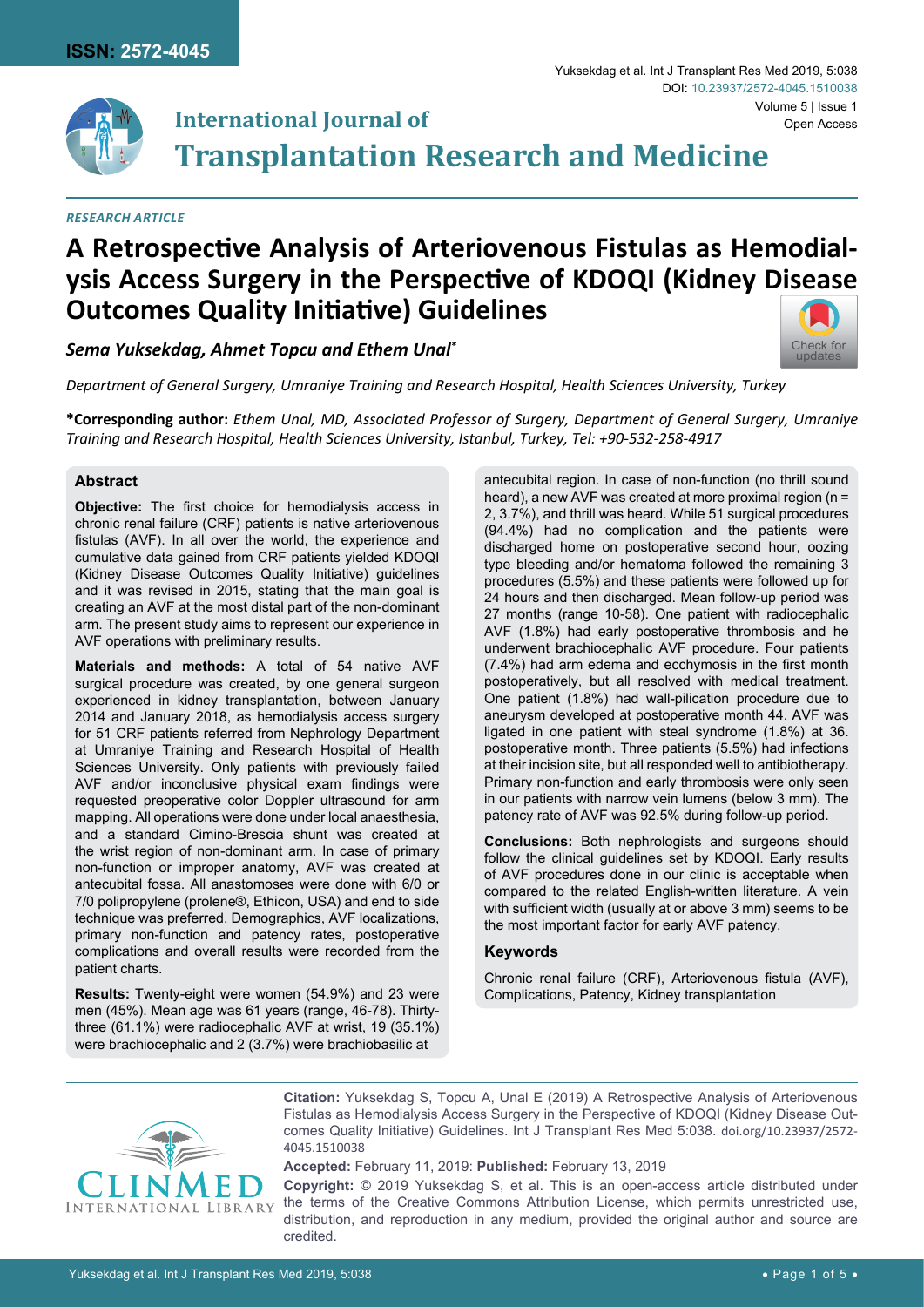## **Introduction**

<span id="page-1-0"></span>Ĩ

Although there is an enormous increase in the number of renal transplants, which is the best treatment option for chronic renal failure (CRF) patients, hemodialysis continues to be the main treatment method. Autologous or native arteriovenous fistula (AVF) provides the best hemodialysis access technique because of its relatively low complication rate, longer-term patency and lower costs, when compared to arteriovenous synthetic graft and central venous catheter placement [[1](#page-3-1)]. Kidney Disease Outcomes Quality Initiative (KDO-QI) Clinical Practice Guidelines for Vascular Access have defined the access-related care for patients with endstage renal disease [[1](#page-3-1),[2](#page-3-2)]. Therefore, Fistula First policy has been supported by the renal community all over the world. These guidelines emphasizes the importance of creating an AVF at the most distal part of the non-dominant arm, allowing a more proximal site for a new fistula creation in case of any primary failure or complication.

Main factor limiting fistula use is the primary failure [[3](#page-3-3)]. Age of the patient, comorbidities such as diabetes, vascular diseases and atherosclerosis, diameters of the lumen of vein and artery, surgical technique applied and finally surgeon's experience are all among the factors affecting patency. Preoperative physical examination of the arm is mandatory, and colored Doppler ultrasound for mapping of the vessels can be done for selected cases with previous one or multiple AVF failures or when physical exam is inconclusive [\[4\]](#page-3-0).

The present study was designed to assess the frequency and characteristics of complications of AVF used as vascular access in CRF patients and their effect on fistula outcome.

### **Materials and Methods**

The study was approved by our institution's Ethics Committee (21.11.2018, B.10.1.TKH.4.34.H.GP.0.01/133). A total of 54 native AVF surgical procedure was done between January 2014 and January 2018, for 51 CRF patients referred from Nephrology Department. All AVFs were created by one staff general surgeon who is experienced in kidney transplantation and vascular access surgery. Demographics, AVF localizations, primary non-function and patency rates, postoperative complications and overall results were recorded from the patient charts and follow-up policlinics.

Physical exams of the vessels (peripheral pulse, the follow-up of vein's shadow on the skin and Allen test) were done in all patients. Only patients with previously failed AVF and/or inconclusive physical exam findings



**Figure 1:** Wrist region of the non-dominant arm.

<span id="page-1-1"></span>

**Figure 2:** Prepared vein and artery, with blue and red suspenders, respectively.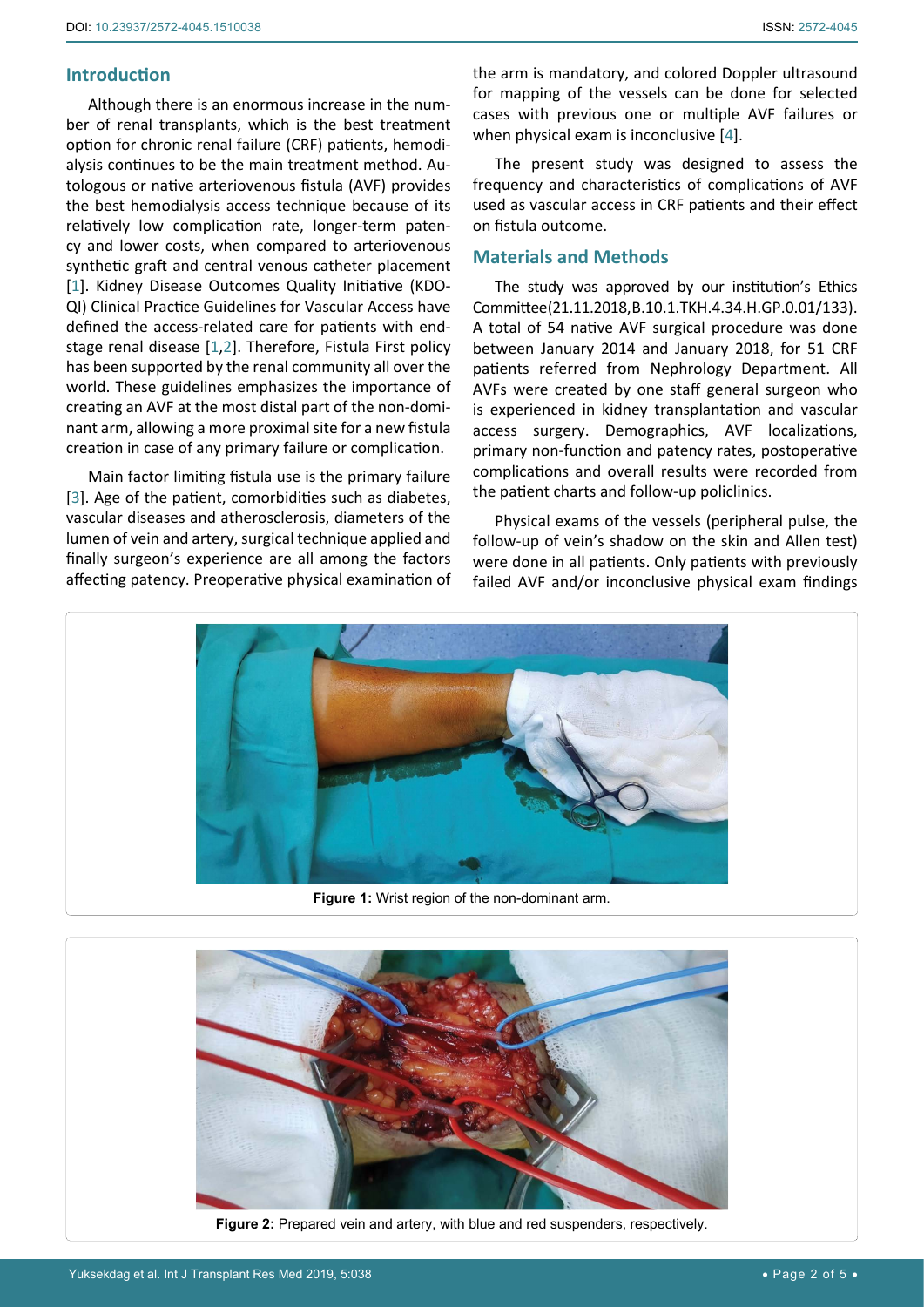were requested preoperative color Doppler ultrasound for arm mapping.

All operations were done under local anaesthesian the operating room. A standard Cimino-Brescia shunt was created at the wrist region of non-dominant arm ([Figure 1\)](#page-1-0). After induction of local anesthesia, S-shape 4 cm long incision at wrist and curvilinear shape 4-6 cm long incision at antecubital region were preferred. A proper vein with a diameter above 3 mm was choosen and prepared. Then, the fascia is opened and arter was found and prepared [\(Figure 2\)](#page-1-1). All anastomosis were done with 6/0 or 7/0 polipropylene (prolene®, Ethicon, USA) and end to side technique was preferred ([Figure 3](#page-2-1)). Venous distention, bruit on palpation of the anastomosis site and thrill sound were our criterias of a successful AVF creation and then the incision is closed with separated mattress sutures. In case of primary non-function or improper anatomy, AVF was created at antecubital fossa at the same session.

### **Results**

A total of 54 native AVF surgical procedure was done in our 51 patients with CRF whom referred from Nephrology Department. Twenty-eight were women (54.9%) and 23 were men (45%). Their mean age was 61 years (range, 46-78). The patients had no previous vascular access surgery and all were in pre-dialysis process.

Thirty-three (61.1%) were radiocephalic AVF at wrist, 19 (35.1%) were brachiocephalic and 2 (3.7%) were brachiobasilic at antecubital region. In case of non-function (no thrill sound heard), a new AVF was created at more proximal region (n = 2, 3.7%), and thrill sound was heard ([Table 1](#page-2-0)). It was noted that both of these patients had narrow vein with a diameter of 2 mm. While 51 surgical procedures (94.4%) had no complication and the patients were discharged home on postoperative second hour, oozing type bleeding and/or hematoma followed the remaining 3 procedures (5.5%), and these patients were followed up for 24 hours in the hospital and then discharged. Mean follow-up period was 27 months (range 10-58).

One patient with radiocephalic AVF (1.8%) had early postoperative thrombosis and he underwent brachiocephalic AVF procedure ([Table 1](#page-2-0)). The diameter of thrombosed vein at this patient was 2.5 mm. Four patients (7.4%) had arm edema and ecchymosis in the first month postoperatively, but all resolved with medical treatment. One patient (1.8%) had wallpilication procedure due to aneurysm developed at postoperative month 44. AVF was ligated in one patient with steal syndrome (1.8%) at 36. postoperative month. Three patients (5.5%) had infections at their incision site, but all responded well to antibiotherapy. The patency rate of AVF in our series was 92.5% during the follow-up period.

<span id="page-2-1"></span>

| <b>Complications</b>           | Number (n)     | Per cent (%) | <b>Outcome</b>                                               |
|--------------------------------|----------------|--------------|--------------------------------------------------------------|
| Early                          |                |              |                                                              |
| Primary non-function           | $\overline{2}$ | 3.7          | New fistula creation at more proximal region in same session |
| Oozing type bleeding/hematoma  | 3              | 5.5          | Follow-up/drainage                                           |
| (early postoperative period)   |                |              |                                                              |
| Early postoperative thrombosis |                | 1.8          | A proximal AVF was created                                   |
| (at postoperative hour 6)      |                |              |                                                              |
| Arm edema/ecchymosis           | 4              | 7.4          | All resolved with medical treatment.                         |
| (first postoperative month)    |                |              |                                                              |
| Infection                      | 3              | 5.5          | All responded well to antibiotherapy                         |
| Late                           |                |              |                                                              |
| Aneurysm                       |                | 1.8          | Wall-pilication procedure applied                            |
| Steal syndrome                 |                | 1.8          | <b>AVF</b> was ligated                                       |

<span id="page-2-0"></span>**Table 1:** Complications seen and outcome.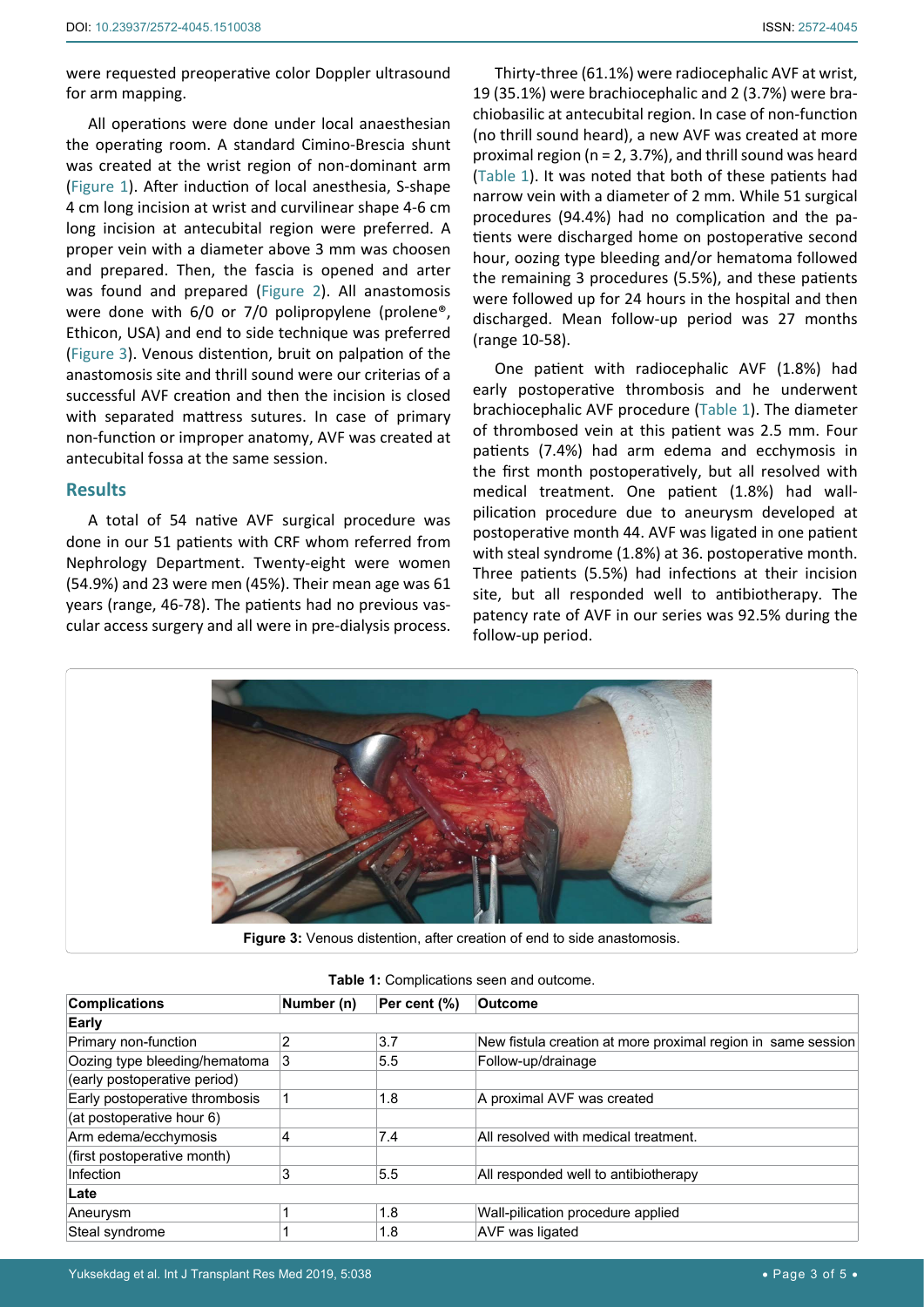### **Discussion**

It is now well-known that patients who receive dialysis across a patent AVF have lesser complications and longer patency rates than patients with synthetic grafts, venous catheter access and peritoneal catheters. The creation of distal radiocephalic AVF (Cimino-Brescia) has become the gold standard for hemodialysis vascular access, and currently accounts for the majority of all AVF operations. Brachiocephalic and brachiobasilic fistulas should be reserved for patients with previously failed distal AVFs or where anatomy is not suitable in the distal. In our series, Cimino-Brescia operation was choosen in over 60% of patients and the ratio is wellcorrelated with the numbers in the English-written literature [\[5](#page-3-4)].

American Institute of Ultrasound in Medicine Practice Guideline revised in 2011 states that the lumen diameter of artery below 2 mm and vein diameter below 2.5 mm lead to higher failure rates [[6](#page-3-4)]. We think that colored Doppler ultrasound is not so helpful in evaluating the vessels in the arm, from our previous experiences. Therefore, all patients should be given a chance of having a distal AVF. In our opinion, the most important predictive criteria for a successful AVF are a detailed patient history and a good physical examination. To our experience, the diameter of vein is more important than that of artery, in contrast to the observation made by Schinstock, et al. where the authors suggested that the major predictor of primary and secondary patency in their cohort study was artery size [[7\]](#page-3-5). We think that a vein with sufficient width (usually at or above 3 mm), venous distention seen after declamping of the vessels, bruit felt on the operation table, and a very high-pitched thrill sound advancing along the vein have a direct relation with success of AVF operation. Primary non-function and early thrombosis were only seen in our patients with narrow vein lumens (below 3 mm).

Primary non-function, early or late vascular thrombosis, infection, venous hypertension and aneurysm, steal syndrome and cardiac failure are among the main complications related to AVF creation [[8](#page-3-6)]. Most large-volume centers report from 9% to 40% early complication rates [[9](#page-4-3)]. In the present study, the complications were as follows; arm edema and ecchymosis in the first month postoperatively, 7.4%, early postoperative oozing type bleeding and/ or hematoma, 5.5%, infection at the incision site, 5.5%, primary non-function, 3.7%, early postoperative thrombosis, 1.8%, aneurysm, 1.8% and steal syndrome, 1.8%. Regarding the overall complication rate of 27.5% in our series, our results were comparable with the English-written related literature. In our study, most of the patients (94%) were discharged home on postoperative second hour and only 5.5% of the cases had to stay in the hospital over-night for further observation and follow-up.

The patency rate of AVF in our series was 92.5% during a mean follow-up period of 27 months (over two years). Recent studies report 70 to 90% of early patency rates for native AVFs, but there are other studies declaring disappointing ratios, such as 50 to 70% [[10](#page-4-0)[,11](#page-4-1)]. In Kalman, et al. study, the primary success rate of 466 patients for two years was about 54% [[10\]](#page-4-0), while Kazemzadeh, et al. reported the primary patency rate for two and four years as 65 and 48% [[11](#page-4-1)]. Wang and colleagues also expressed the primary patency rate as 64% in 2 years [[12](#page-4-2)]. AVF creation in all patients with CRF in our institution exceeds the target goals of KDOQI Clinical Practice Guidelines and Fistula First Breakthrough Initiative. Our results was being achieved with acceptable rates of early and later on-developed complications (27.5%) and good primary patency rate (92.5%). There was no operative mortality. However, early detection of complications by patients education will absolutely decrease the number of complications and improve the long-term patency rates.

In conclusion, both nephrologists and surgeons should follow the clinical guidelines set by KDOQI, and understand the importance of creating an AVF at the most distal part of the non-dominant arm, allowing a more proximal site for a new fistula creation in case of any primary failure or complication.

### **References**

- <span id="page-3-1"></span>1. [Unal E \(2015\) A letter of reminder to all nephrologists and](https://www.clinmedjournals.org/articles/ijtrm/ijtrm-1-003e.pdf)  [surgeons: The importance of Sticking to KDOQI guidelines](https://www.clinmedjournals.org/articles/ijtrm/ijtrm-1-003e.pdf)  [for selection and placement of hemodialysis access. Int J](https://www.clinmedjournals.org/articles/ijtrm/ijtrm-1-003e.pdf)  [Transplant Res Med.](https://www.clinmedjournals.org/articles/ijtrm/ijtrm-1-003e.pdf)
- <span id="page-3-2"></span>2. [Biuckians A, Scott EC, Meier GH, Panneton JM, Glickman](https://www.ncbi.nlm.nih.gov/pubmed/18241764)  [MH \(2008\) The natural history of autologous fistulas as](https://www.ncbi.nlm.nih.gov/pubmed/18241764)  [first-time dialysis access in the KDOQI era. J Vasc Surg](https://www.ncbi.nlm.nih.gov/pubmed/18241764)  [47: 415-421.](https://www.ncbi.nlm.nih.gov/pubmed/18241764)
- <span id="page-3-3"></span>3. [Bae E, Lee H, Kim DK, Oh KH, Kim YS, et al, \(2018\)](https://www.ncbi.nlm.nih.gov/pubmed/30400882)  [Autologous arteriovenous fistula is associated with superior](https://www.ncbi.nlm.nih.gov/pubmed/30400882)  [outcomes in elderly hemodialysis patients. BMC Nephrol](https://www.ncbi.nlm.nih.gov/pubmed/30400882)  [19: 306.](https://www.ncbi.nlm.nih.gov/pubmed/30400882)
- <span id="page-3-0"></span>4. [Zonnebeld N, Maas TMG, Huberts W, Van Loon](https://www.ncbi.nlm.nih.gov/pubmed/28947359)  [MM, Delhaas T, et al. \(2017\) Pre-operative duplex](https://www.ncbi.nlm.nih.gov/pubmed/28947359)  [ultrasonography in arteriovenous fistula creation: Intra- and](https://www.ncbi.nlm.nih.gov/pubmed/28947359)  [inter-observer agreement. Eur J Vasc Endovasc Surg 54:](https://www.ncbi.nlm.nih.gov/pubmed/28947359)  [613-619.](https://www.ncbi.nlm.nih.gov/pubmed/28947359)
- <span id="page-3-4"></span>5. [Weiswasser JM, Kellkut D, Arora S, Sidawy AN \(2004\)](https://www.ncbi.nlm.nih.gov/pubmed/15011174)  [Strategies of arteriovenous dialysis access. Semin Vasc](https://www.ncbi.nlm.nih.gov/pubmed/15011174)  [Surg 17: 10-18.](https://www.ncbi.nlm.nih.gov/pubmed/15011174)
- 6. [Sahasrabudhe P, Dighe T, Panse N, Patil S \(2013\)](https://www.ncbi.nlm.nih.gov/pubmed/23814417)  [Retrospective analysis of 271 arteriovenous fistulas as](https://www.ncbi.nlm.nih.gov/pubmed/23814417)  [vascular access for hemodialysis. Indian J Nephrol 23: 191-](https://www.ncbi.nlm.nih.gov/pubmed/23814417) [195.](https://www.ncbi.nlm.nih.gov/pubmed/23814417)
- <span id="page-3-5"></span>7. [Schinstock CA, Albright RC, Williams AW, Dillon JJ,](https://www.ncbi.nlm.nih.gov/pubmed/21737851)  [Bergstralh EJ, et al. \(2011\) Outcomes of arteriovenous](https://www.ncbi.nlm.nih.gov/pubmed/21737851)  [fistula creation after the Fistula First Initiative. Clin J Am](https://www.ncbi.nlm.nih.gov/pubmed/21737851)  [Soc Nephrol 6: 1996-2002.](https://www.ncbi.nlm.nih.gov/pubmed/21737851)
- <span id="page-3-6"></span>8. [Haimov M, Baez A, Neff M, Slifkin R \(1975\) Complications](https://www.ncbi.nlm.nih.gov/pubmed/1147768)  [of arteriovenous fistulas for hemodialysis. Arch Surg 110:](https://www.ncbi.nlm.nih.gov/pubmed/1147768)  [708-712.](https://www.ncbi.nlm.nih.gov/pubmed/1147768)